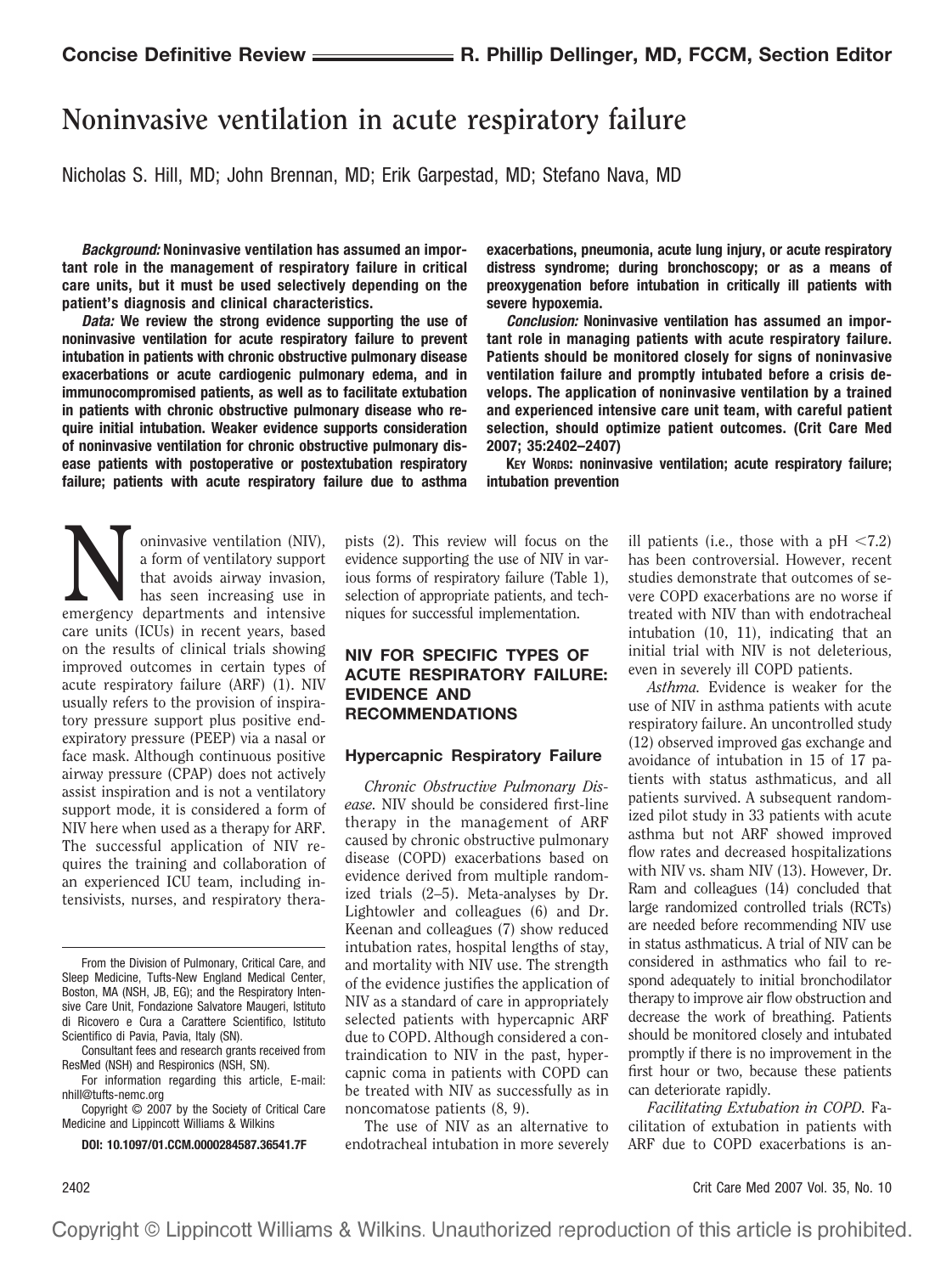**Table 1.** Noninvasive ventilation for various types of acute respiratory failure (ARF): Evidence for efficacy and strength of recommendation

| Type of ARF                       | Level of Evidence <sup>a</sup> | Strength of Recommendation <sup>b</sup> |
|-----------------------------------|--------------------------------|-----------------------------------------|
| Hypercapnic respiratory failure   |                                |                                         |
| COPD exacerbation                 | A                              | Recommended                             |
| Asthma                            |                                | Option                                  |
| Facilitation of extubation (COPD) | A                              | Guideline                               |
| Hypoxemic respiratory failure     |                                |                                         |
| Cardiogenic pulmonary edema       | A                              | Recommended                             |
| Pneumonia                         |                                | Option                                  |
| ALI/ARDS                          |                                | Option                                  |
| Immunocompromised                 | A                              | Recommended                             |
| Postoperative respiratory failure | B                              | Guideline                               |
| Extubation failure                |                                | Guideline                               |
| Do not intubate status            |                                | Guideline                               |
| Preintubation oxygenation         | B                              | Option                                  |
| Facilitation of bronchoscopy      | B                              | Guideline                               |

COPD, chronic obstructive pulmonary disease; ALI, acute lung injury; ARDS, acute respiratory distress syndrome.

*a* A, multiple randomized controlled trials and meta-analyses; B, more than one randomized, controlled trial, case control series, or cohort studies; C, case series or conflicting data; *<sup>b</sup>* recommended, first choice for ventilatory support in selected patients; Guideline, can be used in appropriate patients but careful monitoring advised; Option, suitable for a very carefully selected and monitored minority of patients.

other application of NIV supported by strong evidence. In intubated patients with COPD and hypercapnic respiratory failure who failed a single (15) or repeated T-piece trials (16) and were extubated to NIV or continued on invasive ventilation and weaned according to a standard pressure support protocol, randomized trials showed an increased weaning rate at 28 days, decreased durations of mechanical ventilation and ICU stay, and reduced rates of nosocomial pneumonia and 60-day mortality. Based on these findings, patients intubated for hypercapnic respiratory failure due to COPD who fail spontaneous breathing trials should be considered for a trial of extubation to NIV. This approach should be reserved for patients who are good candidates for NIV in other respects and who are able to tolerate levels of pressure support easily administered via mask (i.e.,  $\leq 15$  cm  $H<sub>2</sub>O$ ). In addition, they should not have been a difficult intubation.

#### **Hypoxemic Respiratory Failure**

Hypoxemic ARF is defined by a  $PaO<sub>2</sub>/$ F<sub>IO<sub>2</sub></sub> ratio  $\leq$ 200 and a variety of different non-COPD etiologies. It is a very broad category, and studies focusing on it are difficult to apply to individual patients. The concern is that responses within an etiologic subcategory— harmful or beneficial— could be obscured by responses in other subcategories. Therefore, the following will consider studies focusing on the subcategories.

*Cardiogenic Pulmonary Edema.* The use of NIV or CPAP in patients with cardiogenic pulmonary edema is supported by multiple randomized trials (17–23). The main physiologic benefit from NIV or CPAP in these patients is likely due to an increase in functional residual capacity that reopens collapsed alveoli and improves oxygenation. This also increases lung compliance and reduces work of breathing. The increased intrathoracic pressure also can improve cardiac performance by decreasing ventricular preload and afterload.

Several meta-analyses have shown equivalent reductions in intubation and mortality rates with CPAP and NIV for cardiogenic pulmonary edema, although the reduction in mortality with NIV was not statistically significant in some, probably because there were fewer NIV than CPAP studies (24, 25). However, several studies have shown more rapid reductions in respiratory rate and dyspnea with NIV than with CPAP alone (20, 26). Thus, either NIV or CPAP can be used to treat cardiogenic pulmonary edema with equal expectations of success. Some recommend starting with CPAP, because it is a simpler and potentially less expensive therapy, with pressure support added if patients remain dyspneic or hypercapnic on CPAP alone.

*Pneumonia.* Pneumonia has been a challenge to treat noninvasively and has been identified as a risk factor for NIV failure (27). Two thirds of patients with severe community-acquired pneumonia required intubation after being started on NIV in one cohort study, even though those who succeeded with NIV had very good outcomes (28). An RCT on patients with severe community-acquired pneumonia showed that NIV reduced intubation rates, ICU length of stay, and 2-month mortality rate, but only in the subgroup with underlying COPD (29). Another RCT on patients with hypoxemic respiratory failure (30) showed that NIV reduced the need for intubation among patients with pneumonia (26% vs. 73% in the conventional therapy group), but a more recent RCT (31) testing NIV as an alternative to invasive ventilation in patients with various types of ARF found that the subgroup with pneumonia did very poorly, with all eight patients randomized to NIV requiring intubation. The scant and conflicting data do not support the routine use of NIV in patients with severe pneumonia, with the exception of patients with underlying COPD. However, a cautious trial of NIV may be considered in patients with pneumonia deemed to be excellent candidates, but they need careful monitoring, because the risk of failure is high.

*Acute Lung Injury/Acute Respiratory Distress Syndrome.* Studies on NIV to treat acute lung injury (ALI) and acute respiratory distress syndrome (ARDS) have reported failure rates ranging from 50% to -80% (27, 30, 32, 33), but no RCTs have focused on ALI/ARDS exclusively. Independent risk factors for NIV failure in this group of patients include severe hypoxemia, shock, and metabolic acidosis (33). A recent prospective multicenter survey found that when NIV was used as first-line therapy for selected ALI/ ARDS patients (those with  $>2$  organ failures, hemodynamic instability, or encephalopathy were excluded), 54% avoided intubation and had excellent outcomes (34). Predictors of NIV failure were Simplified Acute Physiology Score II > 34 and  $PaO_2/FIO_2 \leq 175$  after the first hour of therapy. Thus, although NIV cannot be recommended as routine therapy for ALI/ ARDS, these data support a cautious trial in highly selected patients with a Simplified Acute Physiology Score II  $\leq 34$  and readiness to promptly intubate if oxygenation fails to improve sufficiently within the first hour.

*Respiratory Failure in Immunocompromised Patients.* RCTs in recipients of

Crit Care Med 2007 Vol. 35, No. 10 2403

Copyright © Lippincott Williams & Wilkins. Unauthorized reproduction of this article is prohibited.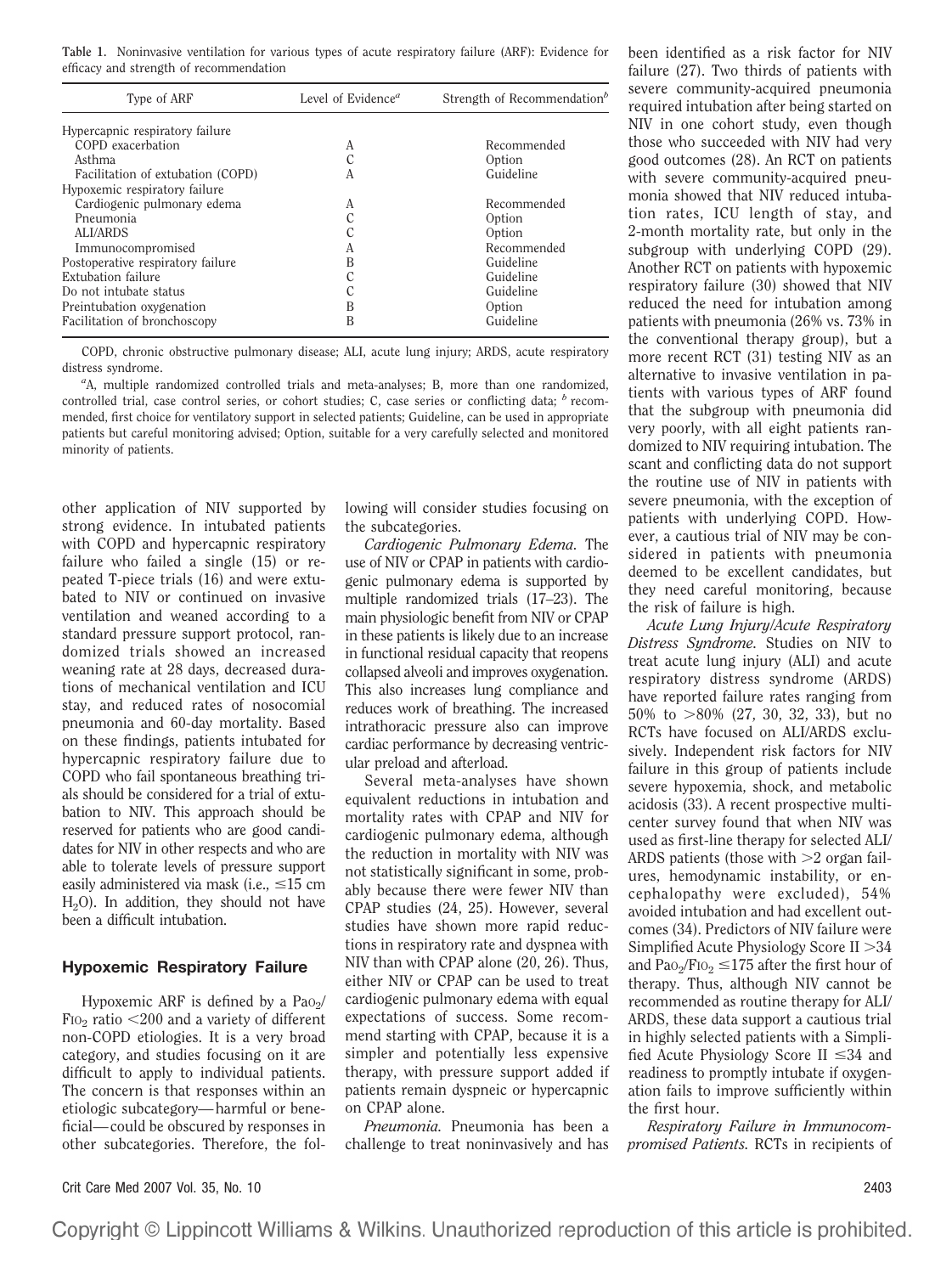solid-organ or bone-marrow transplants who developed hypoxemic respiratory failure have found decreased intubation and ICU mortality rates and shorter ICU lengths of stay in patients treated with NIV as compared with conventional therapy (35, 36). Similar findings have been reported for acquired immune deficiency syndrome patients in a nonrandomized study (37). The reduced mortality is likely related to reduced infectious complications associated with NIV use compared with endotracheal intubation, including ventilator-associated pneumonia, other nosocomial infections, and septic shock (38). These data support NIV as the preferred initial ventilatory modality for these patients, to avoid intubation and its associated risks.

# **Postoperative Respiratory Failure**

Both CPAP and NIV have shown benefit in the postoperative period. When used prophylactically after major abdominal surgery (39) or thoracoabdominal aneurysm repair (40), CPAP (10 cm  $H<sub>2</sub>O$ ) reduces the incidence of hypoxemia, pneumonia, atelectasis, and intubations compared with standard treatment. In the only RCT of NIV in the postoperative setting, patients with hypoxemic respiratory failure after lung resection had reduced intubation and mortality rates if treated with NIV when compared with standard management (41). Because these studies have examined different techniques following various surgeries, firm specific recommendations cannot be made. However, the data lend support to the use of CPAP or NIV in postoperative patients, either prophylactically in highrisk patients or as an early therapy of respiratory insufficiency.

#### **Postextubation Respiratory Failure**

Extubation failure is associated with high morbidity and mortality, and NIV has been suggested as a way to avoid re-intubation and improve outcomes. An earlier RCT found no reduction in reintubations among patients who developed respiratory distress within 48 hrs of extubation, although few patients with COPD were included in this study and the level of pressure support used may have been subtherapeutic (42). Another RCT attempted to prevent extubation failure by starting NIV (or continuing standard therapy) as soon as patients developed signs of extubation failure (43). Surprisingly, not only did NIV fail to reduce reintubations, but its use also was associated with increased ICU mortality, thought to be related to delays in needed reintubation. Only 10% of patients in this trial had COPD, however. Two subsequent RCTs (44, 45) on patients deemed to be at high risk for extubation failure found that NIV reduced the need for reintubation and ICU mortality, but in one of the studies the hypercapnic subgroup (mainly COPD patients) had most of the benefit (45). These data support the use of NIV in patients at high risk of extubation failure, particularly if they have COPD, congestive heart failure, and/or hypercapnia. However, early indiscriminate use in all patients with risk factors is discouraged. Patients with extubation failure treated with NIV should be monitored closely and delays in needed intubation avoided.

# **Palliative Care and Do-Not-Intubate Status**

A prospective cohort series (46) evaluated 114 patients with acute respiratory failure and a status of do not intubate. Overall, 43% of the patients survived the hospitalization, and those with diagnoses of cardiogenic pulmonary edema and COPD had hospital survival rates  $>50\%$ . The presence of a cough and an awake mental status imparted a favorable prognosis. Another prospective cohort series also showed favorable success rates in do not intubate patients with COPD and cardiogenic pulmonary edema, but a high failure rate in patients with hypoxemic respiratory failure, postextubation failure, and end-stage cancer (47). Depending on patient and/or family wishes, a trial of NIV can be considered in do-notintubate patients, but the goals of therapy should be clear (48). If the patient and/or family desire prolonged survival, then use should be reserved primarily for COPD and congestive heart failure patients. On the other hand, if the goal is to palliate, to relieve dyspnea, or to delay death so that affairs can be settled, then NIV can be used for these as well as other diagnoses. However, it should be reassessed frequently and stopped if the goal of palliation is not being met.

# **Other ICU Applications of NIV**

*Preoxygenation Before Intubation.* Critically ill patients with hypoxic respiratory failure are at high risk of oxygen desaturations during intubation. A recent RCT of such patients (49) showed that preoxygenation with NIV before intubation resulted in improved oxygen saturation during and after intubation and decreased the incidence of oxygen desaturations below 80% during intubation. This approach is promising but should be further studied before routine use can be recommended.

*Fiberoptic Bronchoscopy.* A RCT has shown that CPAP alone (up to 7.5 cm  $H<sub>2</sub>O$ ) improves oxygenation and reduces postprocedure respiratory failure in patients with severe hypoxemia undergoing bronchoscopy (50). In an RCT (51) of 26 patients with hypoxemia (PaO<sub>2</sub>/F<sub>IO2</sub> ratio  $\langle 200 \rangle$ , NIV increased Pao<sub>2</sub>/F<sub>IO<sub>2</sub> by 82%</sub> compared with a 10% worsening in the conventional oxygen therapy group. Successful bronchoscopy during NIV also has been reported in hypercapnic COPD patients with pneumonia. NIV improved oxygen saturation, and all 10 patients tolerated the procedure without complications (52). The evidence supports the use of NIV during fiberoptic bronchoscopy, especially when risks of intubation are deemed high, such as in immunocompromised patients or in those with bleeding diatheses. However, the ICU team must be prepared for the possibility of emergent intubation.

# **PATIENT SELECTION**

Selection of appropriate patients is an important skill that is key to the successful application of NIV. In brief, it is a clinical judgment that takes into consideration the etiology of the ARF and evidence for efficacy (Table 1). Good candidates for NIV have a demonstrable need for ventilatory assistance and no contraindications to NIV (Table 2). In addition, consideration of predictors of success and failure may be helpful (Table 3); intubation is preferred if the likelihood of failure is too great. Numerous studies have demonstrated that the response to NIV after the first hour or two is the best predictor of eventual outcome (27, 34, 53). Therefore, when in doubt, a brief, cautious trial of NIV can be attempted, with plans to intubate if the patient fails to improve sufficiently.

# **NIV TECHNIQUES**

Although technical aspects such as choice of interface and ventilator settings are clearly important to NIV success, the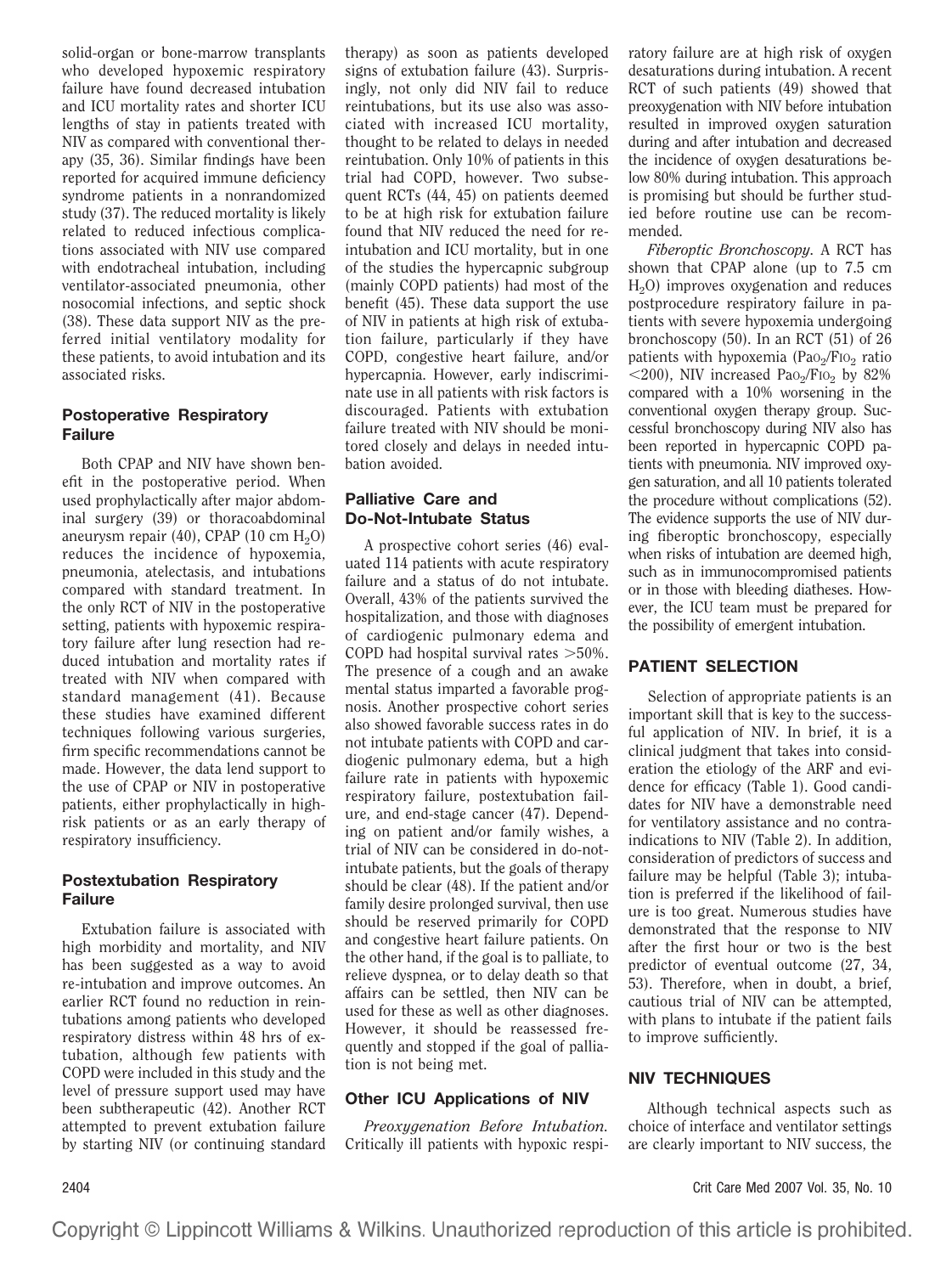**Table 2.** General guidelines for selection of patients for noninvasive ventilation

| l. Need for ventilatory assistance?                  |
|------------------------------------------------------|
| Moderate to severe dyspnea                           |
| Tachypnea $(>=24$ for hypercapnic, 30 for hypoxemic) |
| Accessory muscle use                                 |
| Abdominal paradox                                    |
| Paco <sub>2</sub> > 45 mm Hg, pH < 7.35              |
| $Pao_2/Fio_2 < 200$                                  |
|                                                      |

2. Contraindications for NIV? Respiratory arrest Medically unstable Unable to protect airway Excessive secretions Agitated, uncooperative Recent UGI or airway surgery Unable to fit mask

NIV, noninvasive ventilation; UGI, upper gastrointestinal.

**Table 3.** Predictors of failure: Noninvasive ventilation (NIV) for acute respiratory failure*<sup>a</sup>*

COPD Air leaking  $APACHE II \geq 29<sup>b</sup>$ Asynchrony Copious secretions Glasgow Coma Score  $\leq 11^b$ Lack of "compliance" or "tolerance"  $pH < 7.25<sup>b</sup>$ **Respiratory rate ≥35 breaths/min<sup>b</sup>** Hypoxemic respiratory failure ALI/ARDS SAPS II  $\geq 35$ Metabolic acidosis  $PaO<sub>2</sub>/FIO<sub>2</sub> \le 146$  (or  $\le 175$  for ARDS) after 1 hr of NIV Pneumonia Severe hypoxemia Shock

COPD, chronic obstructive pulmonary disease; APACHE II, Acute Physiology and Chronic Health Evaluation II; ALI, acute lung injury; ARDS, acute respiratory distress syndrome; SAPS II, Simplified Acute Physiology Score II.

*a* Based on composite from Ambrosino Thorax '94Confalonieri, Rana, Antonelli ICM 2001, Antonelli CCM 2006;  $<sup>b</sup>$  likelihood of failure  $>50\%$ </sup> if any three and 82% if all four present at baseline;  $>75\%$  if any three and 99% if all four present after 2 hrs of NIV.

human factor is important, as well. As caregivers in one ICU gained experience with NIV, success rates remained stable even as more severely ill patients were treated (54).

*Selection of an Interface.* Selection of a properly fit and comfortable interface is critical to NIV success. Although patients rate nasal masks as more comfortable than full face masks (55), an RCT demonstrated that full face masks are better tolerated than nasal masks for ARF because of less air leaking through the mouth (56).

*Selection of a Ventilator and Ventilator Settings.* Either critical care or bilevel positive-pressure ventilators can be used to administer NIV to ARF patients; no study has demonstrated superiority of one type over the other. Although many **Table 4.** Monitoring of noninvasive ventilation for acute respiratory failure

| Subjective                                    |
|-----------------------------------------------|
| Mask comfort                                  |
| Tolerance of ventilator settings              |
| Respiratory distress                          |
| Physical findings                             |
| Respiratory rate                              |
| Other vital signs                             |
| Accessory muscle use                          |
|                                               |
| Abdominal paradox                             |
| Ventilator parameters                         |
| Air leaking                                   |
| Adequacy of pressure support                  |
| Adequacy of PEEP                              |
| Tidal volume (5-7 mL/kg)                      |
| Patient-ventilator synchrony                  |
| Gas exchange                                  |
|                                               |
| Continuous oximetry (until stable)            |
| ABGs, baseline and 1–2 hrs, then as indicated |
| Location                                      |
| Usually ICU or respiratory care unit to start |
| General ward may be OK if patient stable      |
| Depends on monitoring needs of patients and   |
| monitoring capabilities of unit               |
|                                               |

PEEP, positive end-expiratory pressure; ABGs, arterial blood gases; ICU, intensive care unit.

critical care ventilators now offer NIV modes that provide pressure support ventilation with leak compensation and silencing of nuisance alarms, little data are available to demonstrate clinical efficacy. The determination of optimal ventilator settings also has been inadequately studied, but is usually a process of balancing the ability to reduce work of breathing by providing an adequate level of pressure support (usually  $>8-10$  cm H<sub>2</sub>O) against the discomfort and greater air leaking imposed by higher pressures. A common mistake is to start with a low inspiratory pressure to facilitate tolerance and then to fail to titrate pressures upward to reduce respiratory effort.

In COPD, the inspiratory threshold load imposed by intrinsic PEEP is a major component of the work of breathing. External PEEP, usually not higher than 5 cm  $H<sub>2</sub>O$  to 7 cm  $H<sub>2</sub>O$ , should be provided with pressure support to these patients to minimize inspiratory effort (57).

In a study designed to determine optimal NIV settings in patients with ALI, a PEEP of 10 cm  $H_2O$  improved Pa $O_2/F_1O_2$ more than a PEEP of 5 cm  $H<sub>2</sub>O$  (58). A pressure support of 15 cm  $H<sub>2</sub>O$  and a PEEP of 5 cm  $H<sub>2</sub>O$  decreased Pac $O<sub>2</sub>$ , respiratory rate, and work of breathing, and improved dyspnea more than a pressure support of 10 cm  $H<sub>2</sub>O$  and PEEP of 10 cm  $H<sub>2</sub>O$ , even though  $PaO<sub>2</sub>/FIO<sub>2</sub>$  was better with the higher PEEP. This study shows that adjusting settings may require a balancing of beneficial and adverse effects to come up with the best combination for a given patient.

*Monitoring of NIV.* To assure the success of NIV, close monitoring is necessary, especially during the initiation period (Table 4). Favorable subjective responses—including tolerance of the mask and air pressure and reduction of respiratory distress and effort—are important to establish early. Air leaking should be sought and minimized, and gas exchange should be stabilized and improved.

The location of NIV delivery also is important to assure adequate monitoring. Most studies have monitored patients in ICUs or respiratory step-down units, but some have reported successful application of NIV on general medical wards (59, 60). Monitoring should be tailored to the acuity of illness. If the patient becomes unstable within minutes of mask removal, then close monitoring is mandatory, ideally in an ICU or respiratory unit.

# **CONCLUSION**

Strong evidence from randomized trials supports the use of NIV in the management of ARF to prevent endotracheal intubation in patients with COPD exacerbations or acute cardiogenic pulmonary edema, and in immunocompromised patients, as well as to facilitate extubation in patients with COPD. NIV should be contemplated in patients with postoperative respiratory failure or at high risk for postextubation respiratory failure who are otherwise good candidates for NIV, and as a means of preoxygenating critically ill patients with hypoxemia before intubation. NIV can be considered in patients with asthma exacerbations, pneumonia, and ALI/ARDS, although the supporting evidence is fairly weak; these and other acutely ill patients should be monitored closely for signs of NIV failure until stabilized. If there are signs of NIV fail-

Crit Care Med 2007 Vol. 35, No. 10 2405

Copyright © Lippincott Williams & Wilkins. Unauthorized reproduction of this article is prohibited.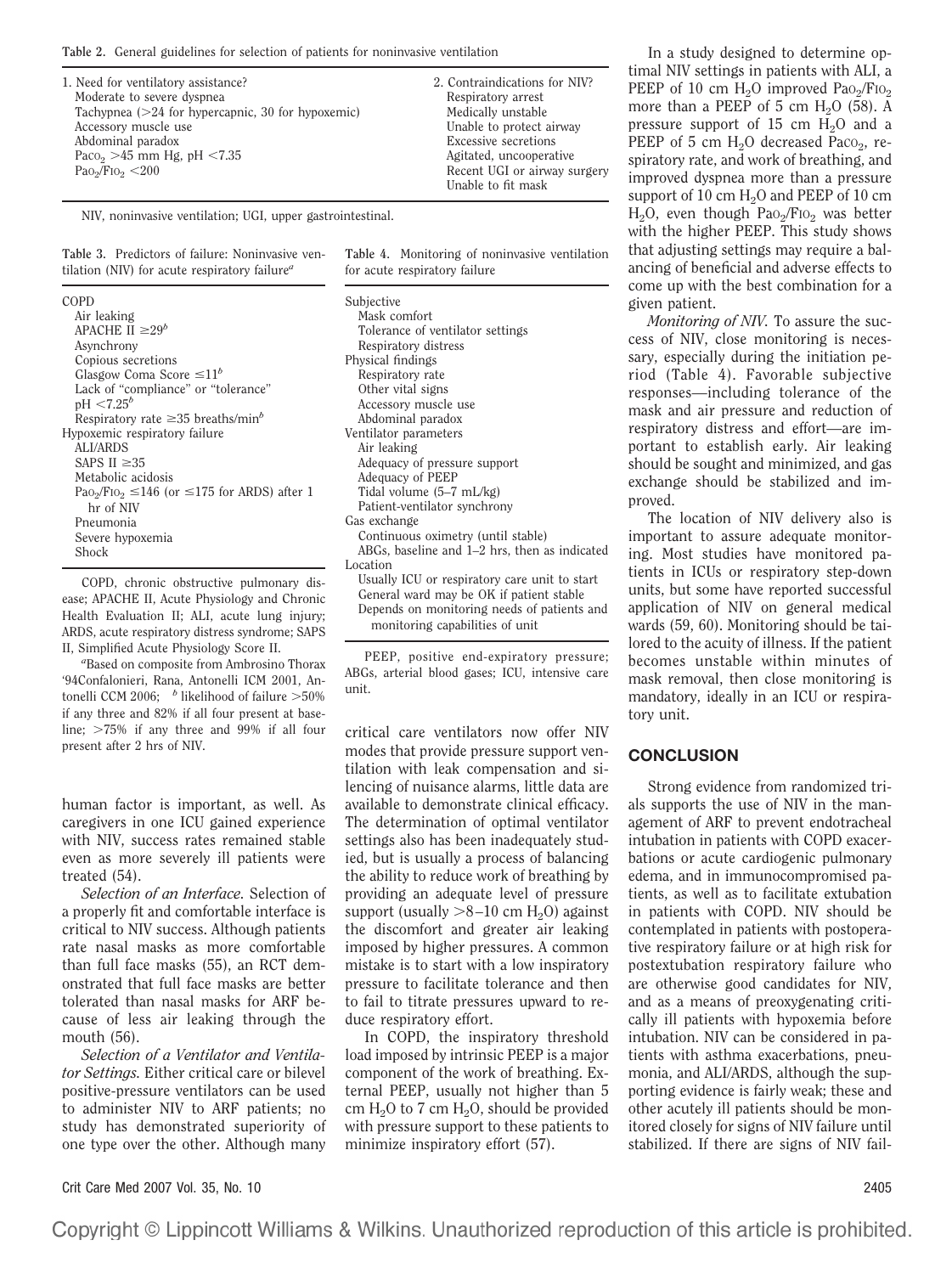ure, patients should be intubated promptly before a crisis develops. The application of NIV by a trained and experienced ICU team, with careful patient selection, should optimize patient outcomes.

# **REFERENCES**

- 1. Mehta S, Hill NS: Noninvasive ventilation: State of the art. *Am J Respir Crit Care Med* 2001; 163:540 –577
- 2. Brochard L, Isabey D, Piquet J, et al: Reversal of acute exacerbations of chronic obstructive lung disease by inspiratory assistance with a face mask. *N Engl J Med* 1990; 323: 1523–1530
- 3. Bott J, Carroll MP, Conway JH, et al: Randomised controlled trial of nasal ventilation in acute ventilatory failure due to chronic obstructive airways disease. *Lancet* 1993; 341:1555–1557
- 4. Kramer N, Meyer TJ, Meharg J, et al: Randomized, prospective trial of noninvasive positive pressure ventilation in acute respiratory failure. *Am J Respir Crit Care Med* 1995; 151:1799 –1806
- 5. Plant PK, Owen JL, Elliott MW: Early use of non-invasive ventilation for acute exacerbations of chronic obstructive pulmonary disease on general respiratory wards: A multicentre randomised controlled trial. *Lancet* 2000; 355:1931–1935
- 6. Lightowler J, Wedjicha JA, Elliott MW, et al: Non-invasive positive pressure ventilation to treat respiratory failure resulting from exacerbations of chronic obstructive pulmonary disease: Cochrane systematic review and meta-analysis. *BMJ* 2003; 326:185–187
- 7. Keenan SP, Sinuff T, Cook DJ, et al: Which patients with acute exacerbation of chronic obstructive pulmonary disease benefit from noninvasive positive pressure ventilation? A systematic review of the literature. *Ann Intern Med* 2003; 138:861– 870
- 8. Gonzalez Diaz G, Carillo A, Perez P, et al: Noninvasive positive-pressure ventilation to treat hypercapnic coma secondary to respiratory failure. *Chest* 2005; 127:952–960
- 9. Scala R, Naldi M, Archinucci I, et al: Noninvasive positive-pressure ventilation in patients with acute exacerbations of COPD and varying levels of consciousness. *Chest* 2005; 128:1657–1666
- 10. Conti G, Antonelli M, Navalesi P, et al: Noninvasive vs. conventional mechanical ventilation in patients with chronic obstructive pulmonary disease after failure of medical treatment in the ward: A randomized trial. *Intensive Care Med* 2002; 28:1701–1707
- 11. Squadrone E, Frigerio P, Fogliati C, et al: Noninvasive vs. invasive ventilation in COPD patients with severe acute respiratory failure deemed to require ventilatory assistance. *Intensive Care Med* 2004; 30:1303–1310
- 12. Meduri GU, Cook TR, Turner RE, et al: Non-

invasive positive pressure ventilation in status asthmaticus. *Chest* 1996; 110:767–774

- 13. Soroksky A, Stav D, Shpirer I: A pilot prospective, randomized, placebo-controlled trial of bi-level positive airway pressure in acute asthmatic attack. *Chest* 2003; 123: 1018 –1025
- 14. Ram FS, Wellington S, Rowe B, et al: Noninvasive positive pressure ventilation for treatment of respiratory failure due to severe acute exacerbations of asthma. *Cochrane Database Syst Rev* 2005; 1:CD004360
- 15. Nava S, Ambrosino N, Clini E, et al: Noninvasive mechanical ventilation in the weaning of patients with respiratory failure due to chronic obstructive pulmonary disease: A randomized study. *Ann Intern Med* 1998; 128:721–728
- 16. Ferrer M, Esquinas A, Arancibia F, et al: Noninvasive ventilation during persistent weaning failure. A randomized controlled trial. *Am J Respir Crit Care Med* 2003; 168:  $70 - 76$
- 17. Bersten AD, Holt AW, Vedig AE, et al: Treatment of severe cardiogenic pulmonary edema with continuous positive airway pressure delivered by face mask. *N Engl J Med* 1991; 325:1825–1830
- 18. Lin M, Yang Y, Chiany H, et al: Reappraisal of continuous positive airway pressure therapy in acute cardiogenic pulmonary edema: Short-term results and long-term follow-up. *Chest* 1995; 107:1379 –1386
- 19. Nava S, Carbone G, DiBattista N, et al: Noninvasive ventilation in cardiogenic pulmonary edema: A multicenter randomized trial. *Am J Respir Crit Care Med* 2003; 168: 1432–1437
- 20. Crane SD, Elliott MW, Gilligan P, et al: Randomised controlled comparison of continuous positive airways pressure, bilevel noninvasive ventilation, and standard treatment in emergency department patients with acute cardiogenic pulmonary oedema. *Emerg Med J* 2004; 21:155–161
- 21. Pang D, Keenan SP, Cook DJ, et al: The effect of positive airway pressure on mortality and the need for intubation in cardiogenic pulmonary edema. *Chest* 1998; 114:1185–1192
- 22. Rasanen J, Heikkila J, Downs J, et al: Continuous positive airway pressure by face mask in acute cardiogenic pulmonary edema. *Am J Cardiol* 1985; 55:296 –300
- 23. Lin M, Chiang HT: The efficacy of early continuous positive airway pressure therapy in patients with acute cardiogenic pulmonary edema. *J Formos Med Assoc* 1991; 90: 736 –743
- 24. Masip J, Roque M, Sanchez B, et al: Noninvasive ventilation in acute cardiogenic pulmonary edema. *JAMA* 2005; 294:3124 –3130
- 25. Winck JC, Azevedo LF, Costa-Pereira A, et al: Efficacy and safety of non-invasive ventilation in the treatment of acute cardiogenic pulmonary edema—a systematic review and meta-analysis. *Crit Care* 2006; 10:R69
- 26. Mehta S, Jay GD, Woolard RH, et al: Randomized, prospective trial of bilevel versus

continuous positive airway pressure in acute pulmonary edema. *Crit Care Med* 1997; 25: 620 – 628

- 27. Antonelli M, Conti G, Moro ML, et al: Predictors of failures of noninvasive positive pressure ventilation in patients with acute hypoxemic respiratory failure: A multicenter study. *Intensive Care Med* 2001; 27: 1718 –1728
- 28. Jolliet P, Abajo B, Pasquina P, et al: Noninvasive pressure support ventilation in severe community-acquired pneumonia. *Intensive Care Med* 2001; 27:812– 821
- 29. Confalonieri M, Potena A, Carbone G, et al: Acute respiratory failure in patients with severe community-acquired pneumonia. A prospective randomized evaluation of noninvasive ventilation. *Am J Respir Crit Care Med* 1999; 160:1585–1591
- 30. Ferrer M, Esquinas A, Leon M, et al: Noninvasive ventilation in severe hypoxemic respiratory failure. A randomized clinical trial. *Am J Respir Crit Care Med* 2003; 168: 1438 –1444
- 31. Honrubia T, Garcia Lopez FJ, Franco N, et al: Noninvasive vs. conventional mechanical ventilation for acute respiratory failure. *Chest* 2005; 128:3916 –3924
- 32. Rocker GM, Mackensie MG, Williams B, et al: Noninvasive positive pressure ventilation. Successful outcome in patients with acute lung injury/ARDS. *Chest* 1999; 115:173–177
- 33. Rana S, Hussam J, Gay P, et al: Failure of non-invasive ventilation in patients with acute lung injury: Observational cohort study. *Crit Care* 2006; 10:R79
- 34. Antonelli M, Conti G, Esquinas A, et al: A multiple-center survey on the use in clinical practice of noninvasive ventilation as a firstline intervention for acute respiratory distress syndrome. *Crit Care Med* 2007; 35: 18 –25
- 35. Antonelli M, Conti G, Bufi M, et al: Noninvasive ventilation for treatment of acute respiratory failure in patients undergoing solid organ transplantation: A randomized trial. *JAMA* 2000; 283:235–241
- 36. Hilbert G, Gruson D, Vargas F, et al: Noninvasive ventilation in immunosuppressed patients with pulmonary infiltrates and acute respiratory failure. *N Engl J Med* 2001; 344: 481– 487
- 37. Confalonieri M, Calderini E, Terraciano S, et al: Noninvasive ventilation for treating acute respiratory failure in AIDS patients with *Pneumocystis carinii* pneumonia. *Intensive Care Med* 2002; 28:1233–1238
- 38. Nourdine K, Combes P, Carton MJ, et al: Does noninvasive ventilation reduce the ICU nosocomial infection risk? A prospective clinical survey. *Intensive Care Med* 1999; 25: 567–573
- 39. Squadrone V, Coha M, Cerutti E, et al: Continuous positive airway pressure for treatment of postoperative hypoxemia: A randomized controlled trial. *JAMA* 2005; 293: 589 –595
- 40. Kindgen-Milles D, Müller E, Buhl R, et al:

2406 Crit Care Med 2007 Vol. 35, No. 10